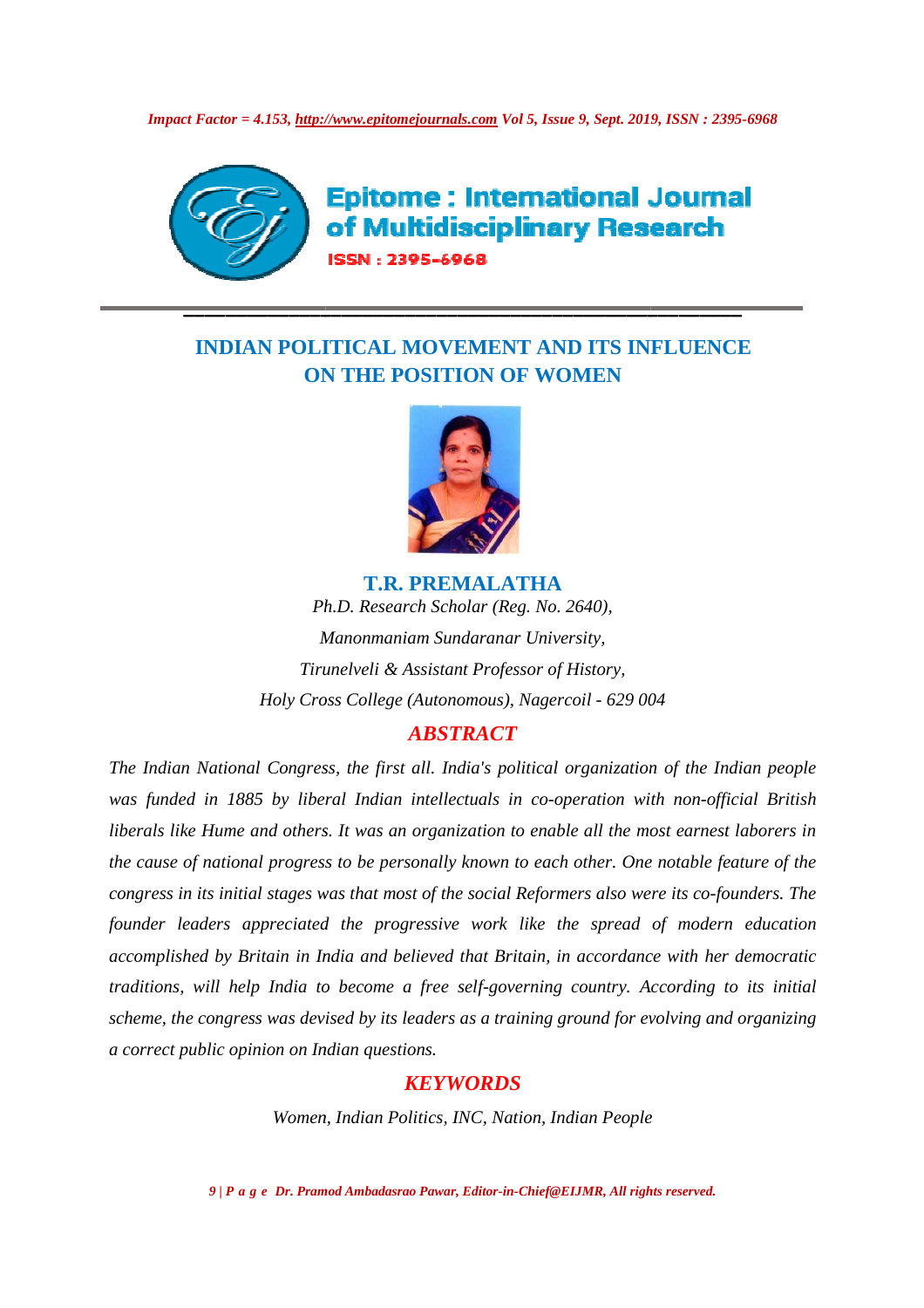#### **RESEARCH PAPER**

At ills second session the congress officially declared that it was a purely political body and hence was not concerned with social reform problems. Dadabhai Navroji clarified this Character of the congress thus, "A national congress must confine itself to the question in which the entire nation has direct participation and it must leave the adjustment of social reforms and other class questions to class congresses."

The dissociation of the Indian National Congress led to the rise of the National social conference in 1887 which had for its adjective the reforming of the Indian society. Thus for some years, the social and political questions, affecting the nations were discussed at the same place and time by two groups of eminent Indians – nationalists, politicians, and social reformers. B.G. Tilak who subsequently became one of the leaders of the militant nationalist movement first came into prominence during the controversy over the age of consent Bill. Tilak represented the school which believed that political reform should precede social reform in a subject country and further, the demand for alteration in any social custom should emanate from the people themselves and that social reform should not be imposed upon them by the Government through legislation. Thus objectively Tilak became an opponent of that progressive Bill and sided with the orthodox section of Indian society. This led to bickering between the Indian National Congress and the National Congress held its session at Poona. The National Social conference was not allowed the use of the congress panel and hence was constrained to hold its session on different premises. The Indian National Congress due to its strict restricting to political problems did not confront and tackle the problem of the social position of Indian women.

The year 1905 was a landmark in the evolution of the congress. Disillusionment regarding the methods of struggle adopted by the congress led by the liberals brought about the decline of their influence among the people. The partition of Bengal electrified the people. The political strength of the left-wing within the Congress-led by Tilak, Pal and other militant nationalist leaders increased within and outside the congress. As a result of this development, the social basis of the nationalist movement was extended from the upper to the middle classes. The old methods of struggle such as prayer, petition, and appeal made to Britain as a means to secure self. The government was under the new leadership replaced by those of the swadeshi and Boycott campaign. Further, outside the official congress movement, other forms of struggle such as terrorism also developed. The new school of militant nationalism was led by Tilak.

*10 | P a g e Dr. Pramod Ambadasrao Pawar, Editor-in-Chief@EIJMR, All rights reserved.*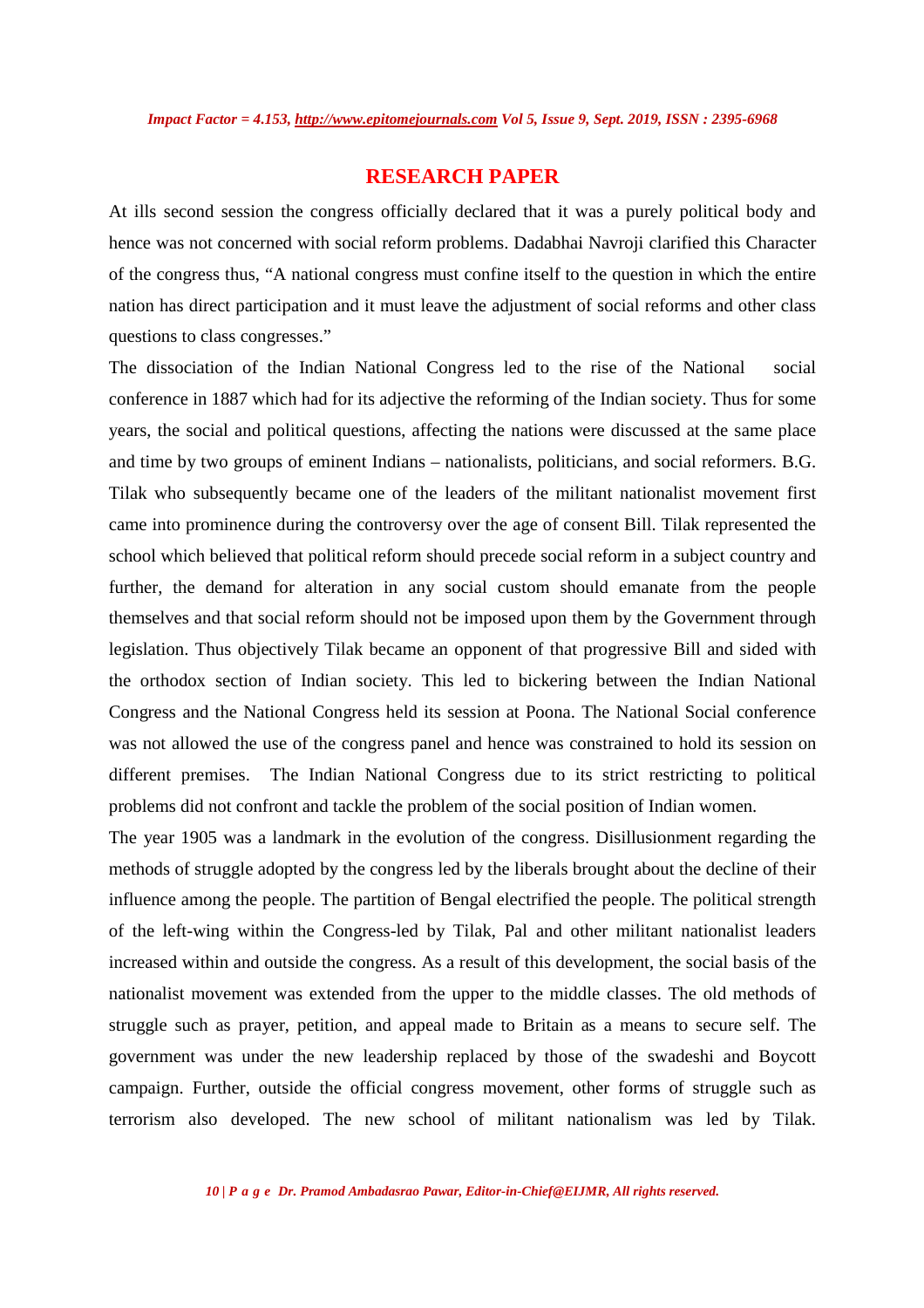#### *Impact Factor = 4.153, http://www.epitomejournals.com Vol 5, Issue 9, Sept. 2019, ISSN : 2395-6968*

Bigpinchandra Pal and Lala Lajpat Rai. They exhorted the Indian people to draw inspiration from the traditions of ancient Hinduism. They made a resurrected Hinduism. The ideology of the nationalist movement. B. C. Pal Subscribed to the Shakti cult and visualized India as goddess Kali. Lala Lajpat Rai was an active member of Arya samaj which idealized the ancient Vedic culture of the Hindus and crusaded against the western culture.

Thus in the social field, they affirmed the superiority of the Ancient Aryan civilization over that of the modern west. As Nehru describes; "Socially speaking the revival of Indian Nationalism in 1907 was definitely reactionary." On the other hand in the political field, the nature of the program of the boycott of foreign goods and the use of swadeshi was such that it drew women also within the sphere of the political movement. The Indian women have only to abstain from the use of luxurious foreign cloth and wear Swadesh. In was also during this period that 500 women of Calcutta congratulated the mother of khudirean Bose, the revolutionary youth who was hanged for killing a British official when she bravely appreciated and extolled the patriotic act of her son. Thus increasing sections of Indian women began to interest themselves and participate in the political movement during the first decades of the twentieth century.

Before Gandhi came to the forefront of the National movement and became the indisputable leader, two women with outstanding talent and personality, one a foreigner, the other as Indian, were having a deep impression on the mind of the Indian women and gave impetus to them to participate in the freedom struggle. They were Annie Besant and Sarojini Naidu. Annie Besant with her militant demand of Home Rule for Indian people remarked in 1917 that the strength of the Home Rule movement was rendered tenfold greater, by the adhesion of it of a large number of women, who brought to its helping the uncalculating heroism, the endurance, the self-sacrifice of the feminine nature. Our league's best recruits and recruiters are amongst the women of India, and the women of madras boast that they marched in procession when the men were stopped and that their prayers in the temples set the interned captive free.

World War I brought about many significant developments in India. Though it had not so profound an effect on the life of the Indian people as the World War II, still it led to great changes in the social, economic, and political life of the people. Indian industries registered a significant expansion, an also due to the demand for recruitment for the army, thousands of unemployed got jobs. However, at the termination of the war, due to the extensive